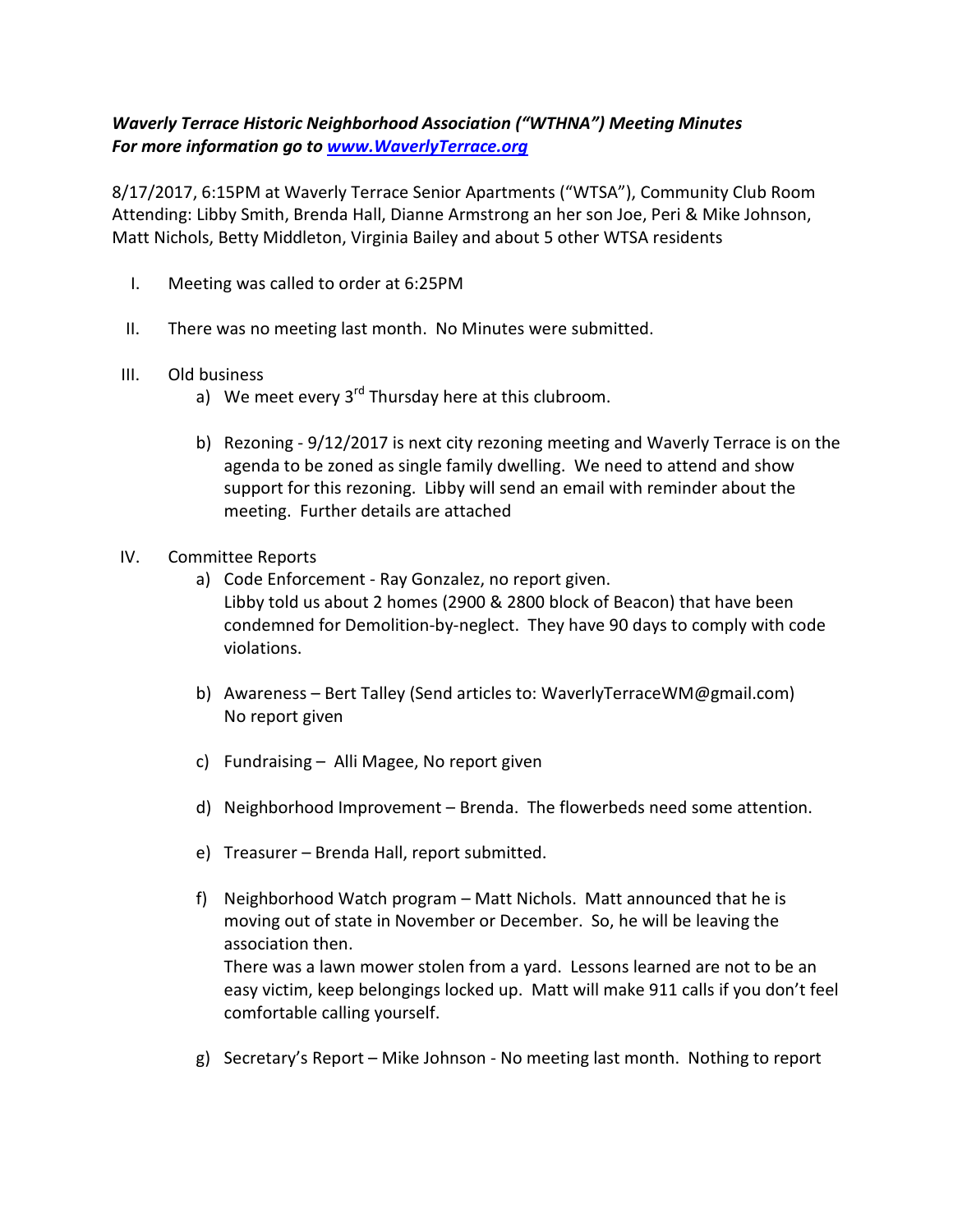- V. New Business
	- a) Last month Libby, Matt, Peri, Mike, and Brenda attended the Columbus Reinvestment committee meeting. They have a program called "Land Bank" that is funded by HUD. It provides monies to assist individuals to purchase abandoned homes that they can refurbish.
	- b) Mike suggested that we open a PayPal account under the association. Mike can meet with Brenda to get setup. Motion carried unanimously.
	- c) Arts & Crafts Vendor Fair We are waiting on approval from Waverly Terrace Sr. Apts. to hold the fair on their property. Dianne Armstrong's friend has experience with this venue and will help with organizing. Brenda offered to have the committee meeting Tuesday, 8/22, 6:00 at her home.
	- d) Property Tax Sale was held last month Alex and Roy purchased two homes and will be repairing them for sale/rental.
- VI. Next Meeting Thursday, 9/21/2015, 6:15PM, at Waverly Terrace Senior Apartments, Community Club Room
- VII. Meeting adjourned at 7:16PM

## **Waverly Terrace Re-Zoning**

WHAT: At the Sept 12th city council meeting, the council will hold a public hearing on whether to re-zone Waverly Terrace as single family. This is the result of more than 2 years of work by the Neighborhood Association with the city Planning Department.

WHY: Being zoned as single family will prevent homes from being bought and divided up into apartments. The Senior Apartments will not be affected, nor will anyone currently renting in the neighborhood. Most commercial lenders will not give a mortgage to buy a property that violates zoning ordinances.

WHO: This proposal will benefit everyone in Waverly Terrace, including homeowners and renters, by helping stabilize the neighborhood and discouraging slumlords. Again, if you currently rent, you will not be affected.

WHEN: The public hearing is at 9:00 AM on Tuesday, Sept 12th. The city council will vote on the proposal at 5:30 PM on Tuesday, Sept 19th.

WHERE: Both meetings will be held at the new City Services Building located at 3111 Citizens Way, Columbus, Georgia.

We strongly encourage everyone from Waverly Terrace to attend both meetings. You can also contact the members of the council by phone or email to voice your support.

Mimi Woodson (District 7)  $(706)$  940-3732

Walker Garrett (District 8)  $(706) 761 - 8028$ 

Judy Thomas (At Large)  $(706)$  327-4926